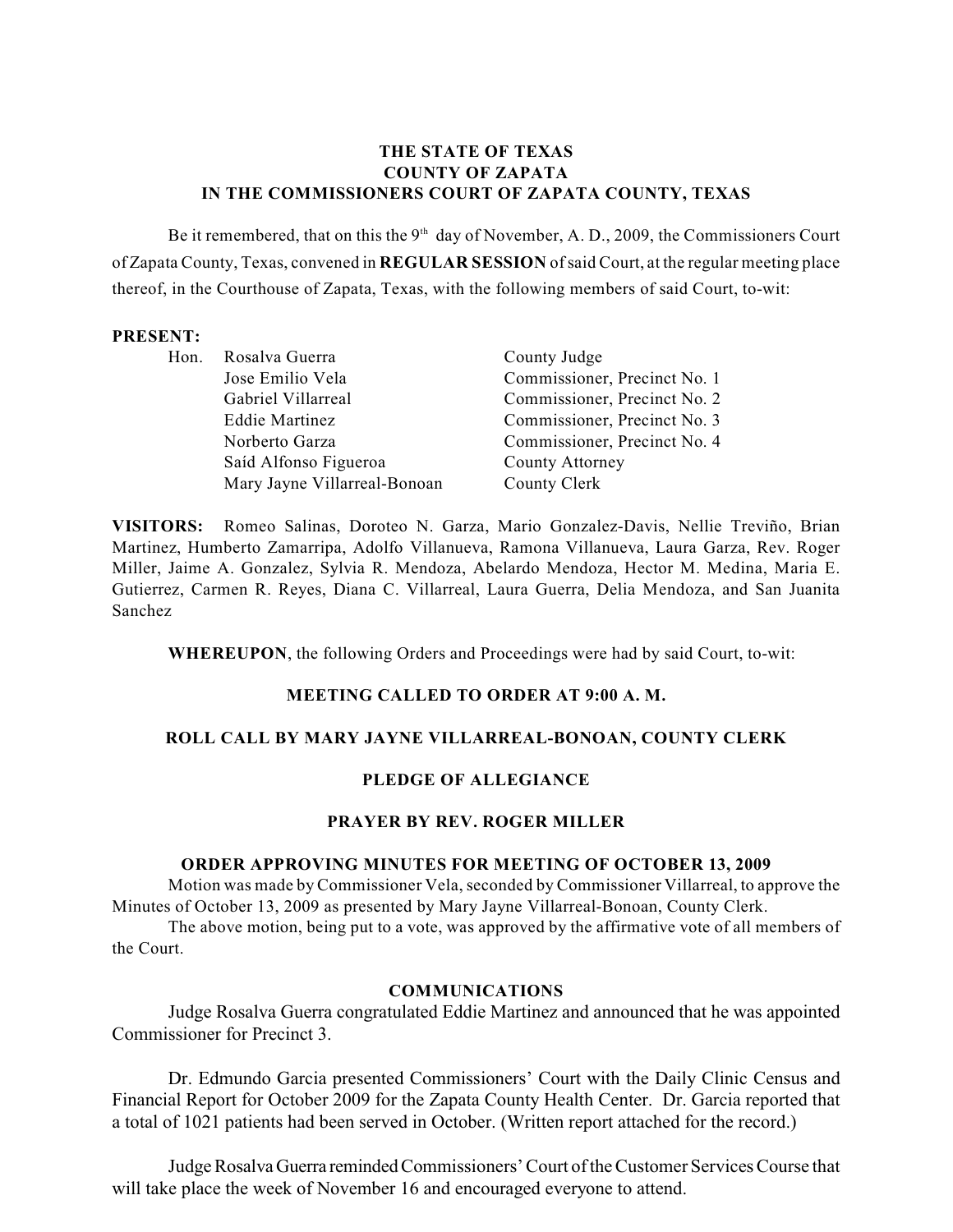#### **DEPARTMENTAL REPORTS**

Brian Martinez, reported on the auction of county surplus materials. He stated that the auction would take place from November 12 thru the day before Thanksgiving from 8:00 a.m. to 4:00 p.m., this is a public auction.

Mr. Martinez also reported that the EFCBG Grant letter of intent will be sent November 10, 2009.

Judge Rosalva Guerra thanked Jose Francisco Mendoza and his crew for transporting auction items from the old Lions Club building to the exhibit hall.

Caleb Eaton, Zapata County Extension Agent, presented Commissioners' Court with a written report and update on the Extension Office. (Report attached for the record.)

Romeo Salinas, Zapata County Treasurer, presented Commissioners' Court with a written Treasurer's Report. (Report attached for the record.)

Karran Westerman, presented Commissioners' Court with the written report for the Zapata County Convention and Visitors' Bureau. (Report attached for the record.)

### **PRESENTATION ON LAND FORAGE MANAGEMENT INSURANCE PROGRAM**

A presentation was made by Mr. Adolfo Villanueva regarding the Land Forage Management Insurance Program available to Zapata County Farmers and Ranchers as requested by Commissioner Jose Emilio Vela, Pct. 1. Mr. Villanueva stated that this insurance program is subsidized by the Federal Government at a rate of 64% of premium. The cost is based on the value purchased. There are different deductibles to choose.

### **ORDER ASSIGNING HUMBERTO ZAMARRIPA AS YOUTH LEADER IN CHARGE OF ROMEO T . FLORES PARK SOCCER FIELD**

Motion was made by Commissioner Vela, seconded by Commissioner Villarreal, to assign Humberto Zamarripa as youth leader to be in charge of the Romeo T. Flores Park Soccer Field for a one (1) year term as requested by Commissioner Jose Emilio Vela, Pct

The above motion, being put to a vote, was approved by the affirmative vote of all members of the Court.

# **ORDER APPROVING AGREEMENT WITH WEBB COUNTY, TEXAS TO HOUSE THEIR INMATES**

Motion was made by Commissioner Garza, seconded byCommissioner Martinez, to approve the request by Sheriff Sigifredo Gonzalez, Jr., Zapata County Sheriff, to enter into an agreement with Webb County, Texas to house their inmates at the rate of \$40.00 per day.

The above motion, being put to a vote, was approved by the affirmative vote of all members of the Court.

Sheriff Gonzalez asked Commissioners' Court for assistance in passing a resolution to relook and give priority to county jails and require that all private jails be inspected.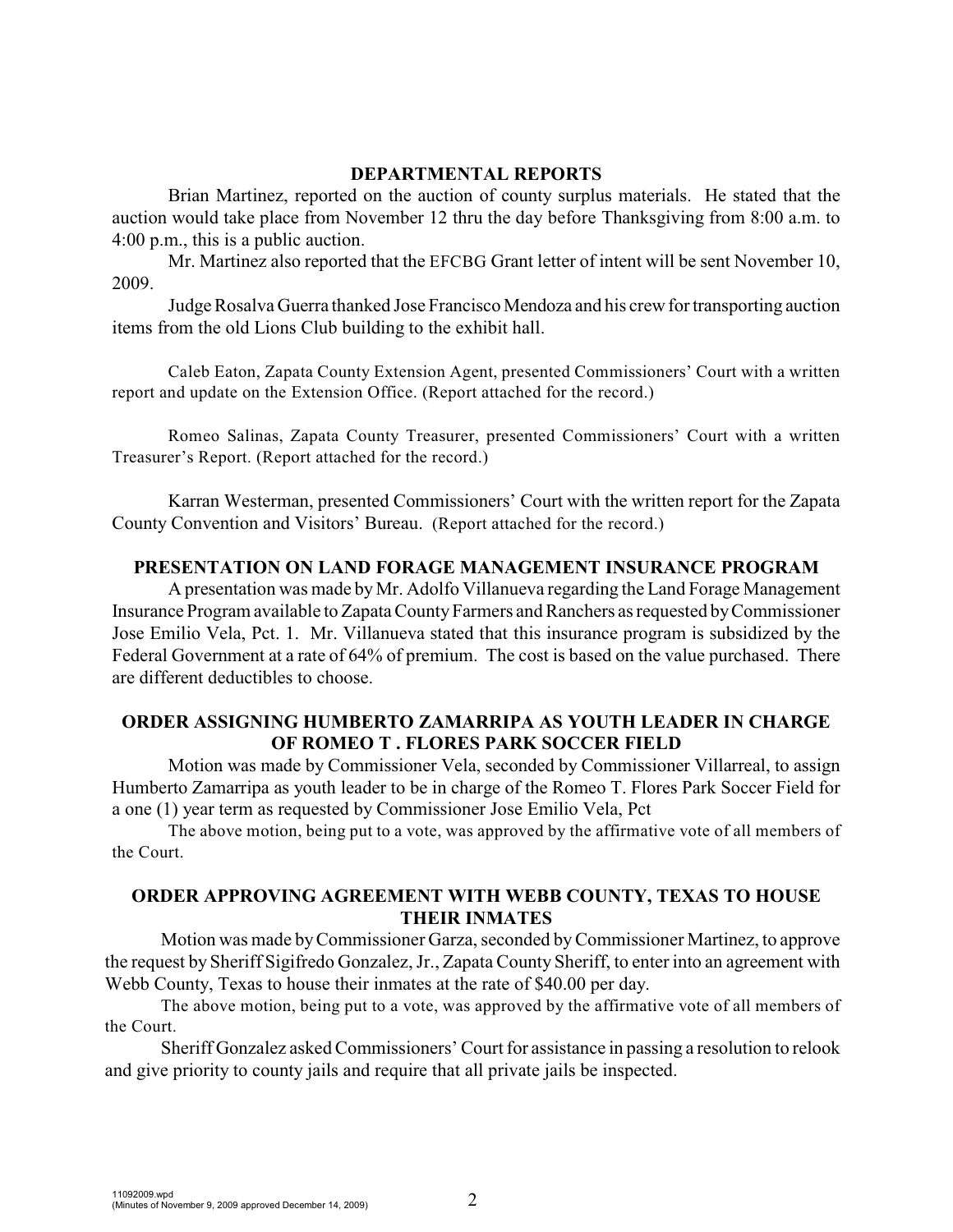### **ORDER APPROVING USE OF ZAPATA COUNTY PAVILION FOR INTOCABLE HOLIDAY CHILDREN EVENT**

Motion was made byCommissioner Garza, seconded byCommissioner Villarreal, to approve use of the Zapata County Pavilion for the Intocable Holiday Children Event on December 22 and 23, 2009 as requested by Maricela Muñoz.

The above motion, being put to a vote, was approved by the affirmative vote of all members of the Court.

#### **ORDER APPROVING INVOICES**

Motion was made by Commissioner Vela, seconded by Commissioner Villarreal, to approve invoices as presented by Doroteo N. Garza, County Auditor. Commissioner Vela asked Mr. Garza to look into certain invoices submitted for payment by Zapata County Waterworks.

The above motion, being put to a vote, was approved by the affirmative vote of all members of the Court.

# **ORDER APPROVING INSTALLATION OF ELECTRIC METER AND NECESSARY APPURTENANCES AT FLORES PARK TO PROVIDE LIGHTING FOR BASEBALL FIELDS AND CONCESSION STAND**

Motion was made byCommissioner Garza, seconded byCommissioner Villarreal, to approve installation of electric meter and necessary appurtenances at the Flores Park to provide lighting for the baseball fields and the newly remodeled concession stand as requested by Commissioner Jose Emilio Vela, Pct.1.

The above motion, being put to a vote, was approved by the affirmative vote of all members of the Court.

#### **ORDER APPROVING HIRING OF ROGELIO BARROW AND HILARIO ARAMBULA**

Motion was made by Commissioner Vela, seconded by Commissioner Garza, to approve hiring of Rogelio Barrow as labor/maintenance at \$7.25 per hour, slot #2 and Hilario Arambula as welder/labor/maintenance at \$8.60 per hour, slot #6 from Road and Bridge Department #15-012-554 as requested by Commissioner Gabriel Villarreal, Pct. 2.

The above motion, being put to a vote, was approved by the affirmative vote of all members of the Court.

# **ORDER TO TABLE REQUEST BY COUNTY JUDGE ROSALVA GUERRA TO ALLOW MR. MERCURIO MARTINEZ TO EXTEND LANDFILL WATERLINE WITH THE CONDITION THAT MR. MARTINEZ WILL BE RESPONSIBLE FOR ALL LABOR WORK AND COUNTY WILL PROVIDE MATERIALS**

Motion was made by Commissioner Garza, seconded by Commissioner Vela, to table request by County Judge Rosalve Guerra to allow Mr. Mercurio Martinez to extend landfill waterline with the condition that he will be responsible for all labor work and county will be providing materials as requested by County Judge Rosalva Guerra.

The above motion, being put to a vote, was approved by the affirmative vote of all members of the Court.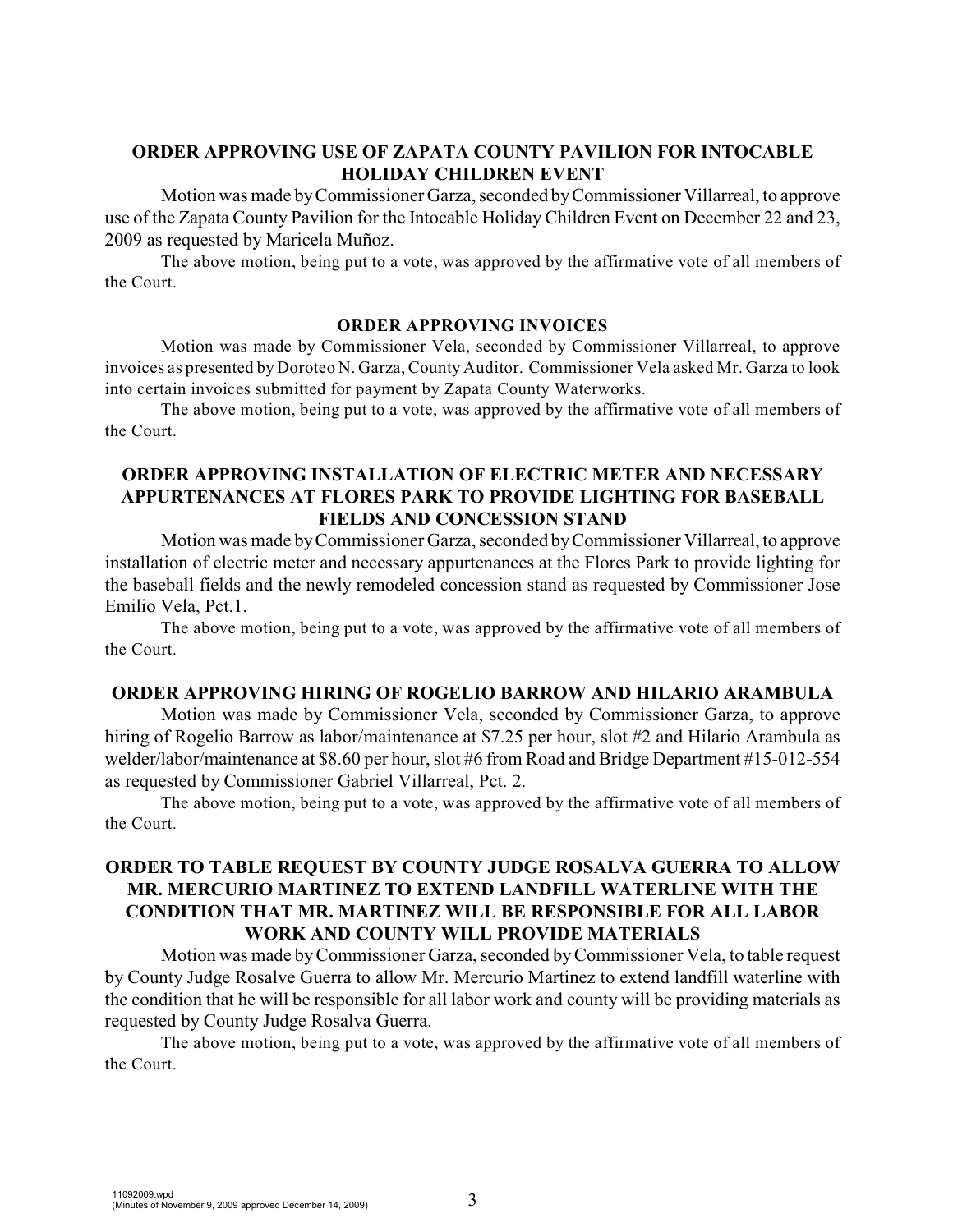# **ORDER APPROVING PROPOSAL FOR ENGINEERING SERVICES TO ASSIST ZAPATA COUNTY WITH PRELIMINARY COMPLIANCE PLAN FOR COUNTY'S SAN YGNACIO LANDFILL**

Motion was made byCommissioner Garza, seconded by Commissioner Villarreal, to approve proposal for engineering services to assist Zapata County with a preliminary compliance plan for County's San Ygnacio Landfill, to be paid out of the landfill account, as requested by County Judge Rosalva Guerra.

The above motion, being put to a vote, was approved by the affirmative vote of all members of the Court.

#### **ORDER APPROVING RESIGNATION OF RANDY SAUCEDA AND ALLOW FIRE CHIEF TO HIRE PARAMEDIC**

Motion was made by Commissioner Vela, seconded by Commissioner Garza, to approve the resignation of Randy Sauceda and allow Fire Chief to hire a paramedic at \$12.39 per hour as requested by Juan Jose Meza, Zapata County Fire Chief.

The above motion, being put to a vote, was approved by the affirmative vote of all members of the Court.

### **ORDER APPROVING USE OF OSWALDO H. AND JUANITA G. RAMIREZ EXHIBIT HALL FOR FFA AND 4-H PROSPECT SHOW**

Motion was made byCommissioner Vela, seconded byCommissioner Garza, to approve use of the Oswaldo H. And Juanita G. Ramirez Exhibit Hall for the FFA and 4-H Prospect Show on January 9 and 10, 2010 as requested by Zapata High School FFA and Zapata County 4-H.

The above motion, being put to a vote, was approved by the affirmative vote of all members of the Court.

# **ORDER APPROVING PURCHASE OF FIVE (5) TRAILERS FOR RECYCLING DEPARTMENT**

Motion was made byCommissioner Villarreal, seconded by Commissioner Garza, to approve the purchase of five (5) trailers for the recycling department, in the amount of \$2,595.00 each as requested by Doroteo N. Garza, County Auditor.

The above motion, being put to a vote, was approved by the affirmative vote of all members of the Court.

# **ORDER AWARDING CONSTRUCTION CONTRACT BID FOR JENNINGS ROAD PROJECT**

Motion was made by Commissioner Vela, seconded by Commissioner Villarreal, to award Jennings Road Project bid to 4-Big Construction and Enterprises, LLC, being the lowest bidder with a total base bid of \$265,733.00, but project is not to commence until the completion of the litigation declaring the County's rights to the road, as requested by Manuel Gonzalez, Premier Engineering.

The above motion, being put to a vote, was approved by the affirmative vote of all members of the Court.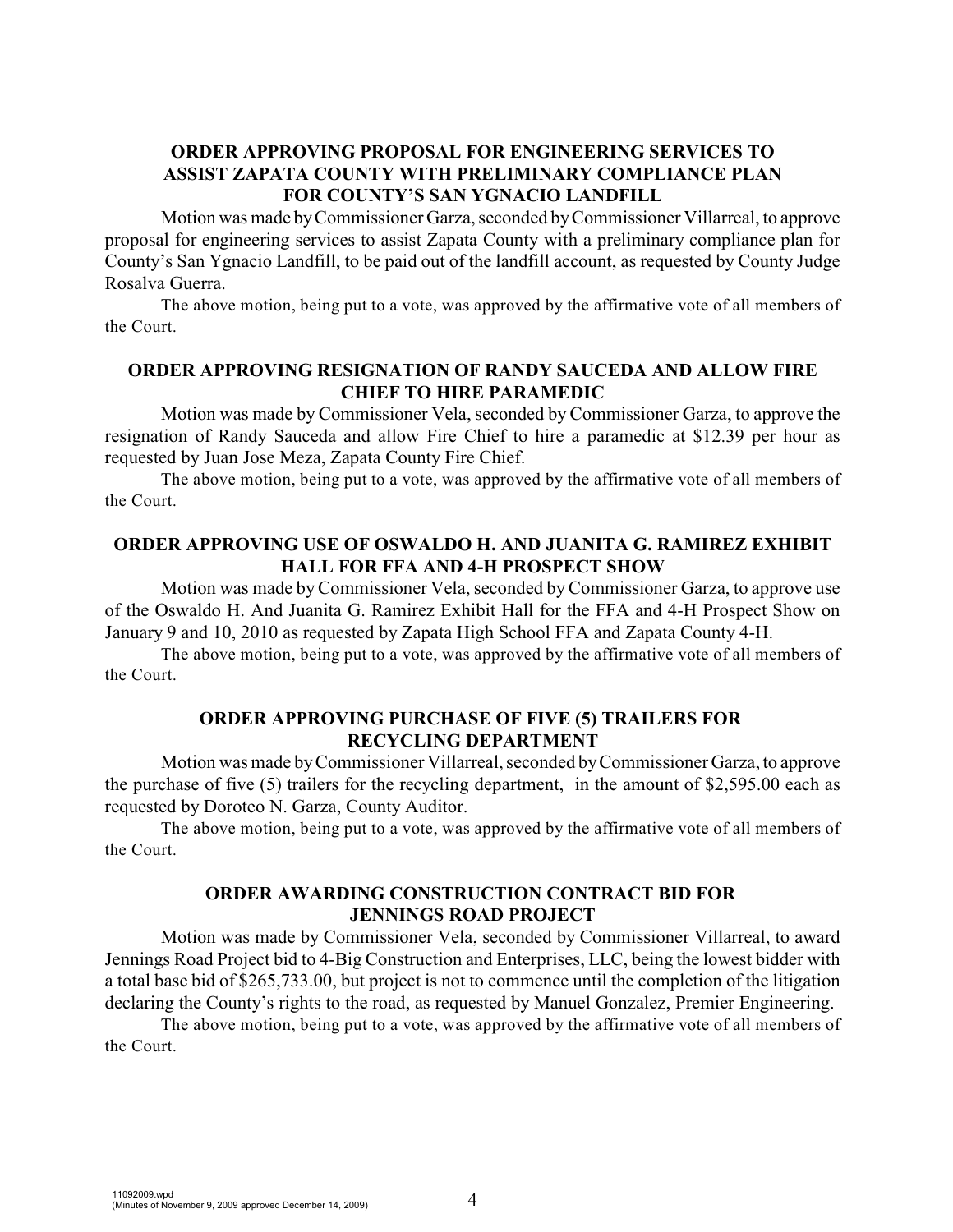# **ORDER APPROVING SUPPORT AND PARTICIPATE IN SOUTH TEXAS DEVELOPMENT COUNCIL AND CONFIRMING APPOINTMENT OF REPRESENTATIVES FROM COUNTY OF ZAPATA**

Motion was made by Commissioner Vela, seconded by Commissioner Garza, to approve support and participate in the South Texas Development Council and confirming the appointment of Judge Rosalva Guerra, representing Zapata County and Zaragoza Rodriguez, representing agriculture, to serve on the Board of Directors of the South Texas Development Council for the period of October 1, 2009 to September 30, 2010 as requested by County Judge Rosalva Guerra.

The above motion, being put to a vote, was approved by the affirmative vote of all members of the Court.

### **ORDER APPROVING INSTALLATION OF STREET LIGHTS**

Motion was made byCommissioner Garza, seconded by Commissioner Villarreal, to approve installation of street lights at the following areas:

- 1001 Fresno Ave. (Zapata Townsite)
- FM 2687 (Chihuahua Subdivision)
- 912 Carla St. (Zapata Townsite)
- Flores St. (Falcon Shores Subdivision)

as requested by Commissioner Jose Emilio Vela, Pct. 1.

The above motion, being put to a vote, was approved by the affirmative vote of all members of the Court.

# **ORDER APPROVING INSTALLATION OF SPEED BUMP AT 1104 LAREDO STREET**

Motion was made byCommissioner Garza, seconded by Commissioner Villarreal, to approve installation of speed bump at 1104 Laredo Street in the townsite of Zapata, Medina Addition as requested by Commissioner Gabriel Villarreal, Pct. 2.

The above motion, being put to a vote, was approved by the affirmative vote of all members of the Court.

# **ORDER APPROVING INSTALLATION OF SPEED HUMP BETWEEN**   $4^{\text{TH}}$  AND ZAPATA

Motion was made byCommissioner Garza, seconded by Commissioner Villarreal, to approve installation of speed hump between  $4<sup>th</sup>$  and Zapata as requested by Commissioner Norberto Garza, Pct. 4.

The above motion, being put to a vote, was approved by the affirmative vote of all members of the Court.

### **ORDER APPROVING INSTALLATION OF SECURITY LIGHT AT 5418 PHARR LANE**

Motion was made byCommissioner Garza, seconded byCommissioner Villarreal, to approve installation of a security light at 5418 Pharr Ln. as requested by Jose Francisco Mendoza, Zapata County Shop Foreman.

The above motion, being put to a vote, was approved by the affirmative vote of all members of the Court.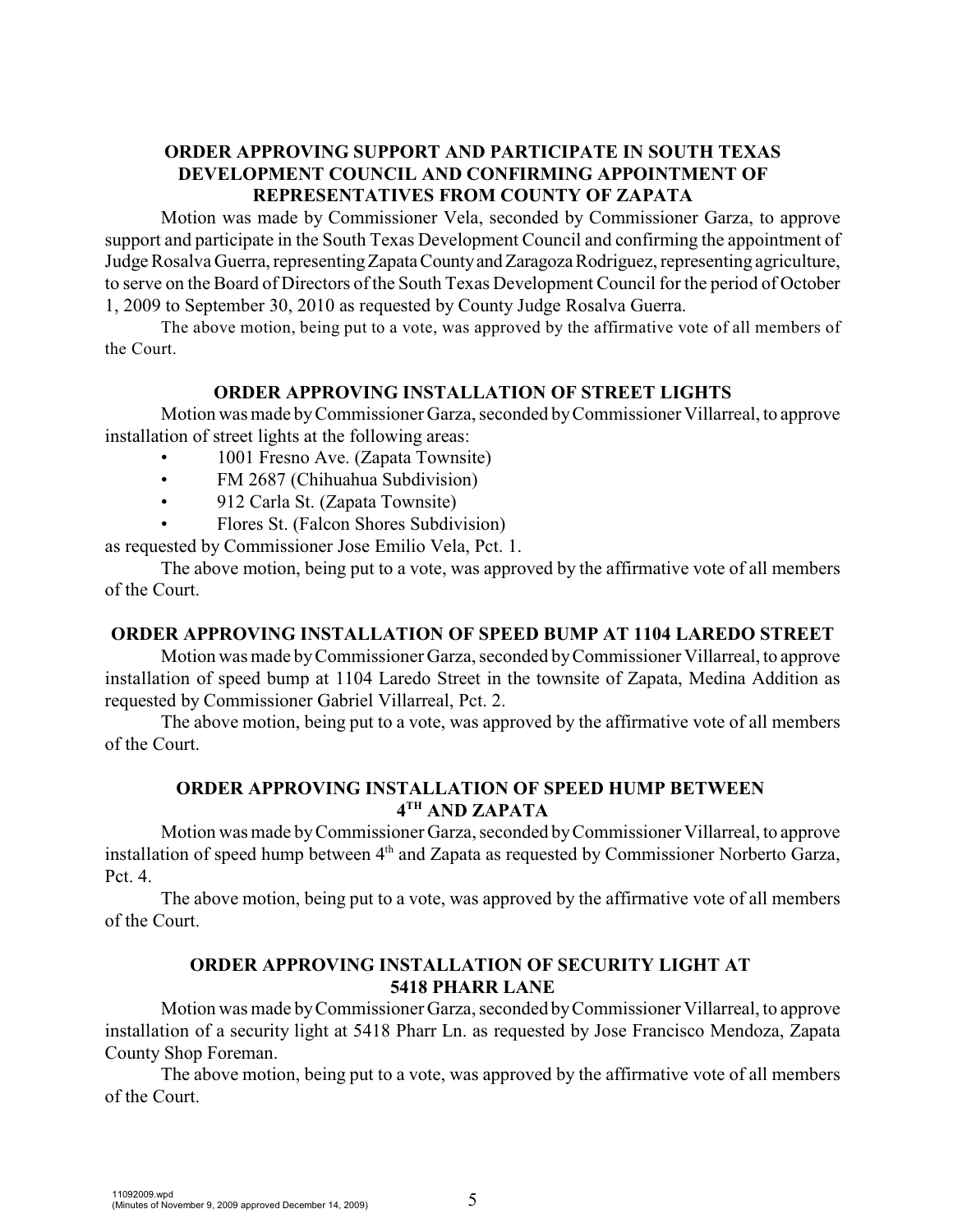### **ORDER APPROVING LINE ITEM TRANSFERS**

Motion was made byCommissioner Garza, seconded byCommissioner Villarreal, to approve the following line item transfers:

|                              | From: Pct. 4 Paving Project 10-370-901 |  | Royalty Fund                    | \$5,000.00  |  |
|------------------------------|----------------------------------------|--|---------------------------------|-------------|--|
|                              | To: Pct. 4 Paving Project 10-409-457   |  | <b>Special Material</b>         | \$5,000.00  |  |
|                              | From: Pct. 4 Paving Project 10-370-901 |  | Royalty Fund                    | \$25,000.00 |  |
|                              | To: Pct. 4 Paving Project 10-409-764   |  | <b>Special Contract Service</b> | \$25,000.00 |  |
| to meet budget requirements. |                                        |  |                                 |             |  |

The above motion, being put to a vote, was approved by the affirmative vote of all members of the Court.

# **CENSUS 2010 AWARENESS PRESENTATION AS REQUESTED BY FELICIA RAMIREZ, PARTNERSHIP SPECIALISTS**

No one present to give presentation.

### **PRESENTATION AND DEMO OF ASPHALT ZIPPER PRODUCT AS REQUESTED BY BARRY DILL, ASPHALT ZIPPER**

No one present to give presentation.

# **MOTION WAS MADE BY COMMISSIONER VELA, SECONDED BY COMMISSIONER VILLARREAL, TO ENTER INTO EXECUTIVE SESSION**

# **MOTION WAS MADE BY COMMISSIONER VILLARREAL, SECONDED BY COMMISSIONER GARZA, TO RETURN TO REGULAR SESSION**

# **NO ACTION WAS TAKEN ON REQUEST BY COMMISSIONER JOSE EMILIO VELA, PCT. 1, TO ADDRESS COUNTY EMPLOYEE ISSUES**

# **ORDER APPROVING TO OFFER \$200,000 TO PURCHASE COMMUNITY ACTION COUNCIL OF SOUTH TEXAS MEDICAL CLINIC**

Motion was made byCommissioner Garza, seconded by Commissioner Martinez, to approve request by County Judge Rosalva Guerra to offer \$200,000.00, to purchase the Community Action Council of South Texas medical clinic in Zapata.

The above motion, being put to a vote, was approved by the affirmative vote of all members of the Court.

# **NO ACTION WAS TAKEN ON REQUEST BY COUNTY JUDGE ROSALVA GUERRA TO ENTERTAIN IDEA OF PURCHASING PROPERTY LOCATED AT 178 SOUTH US HWY 83 FOR RECREATIONAL WATER PARK FOR THE COMMUNITY**